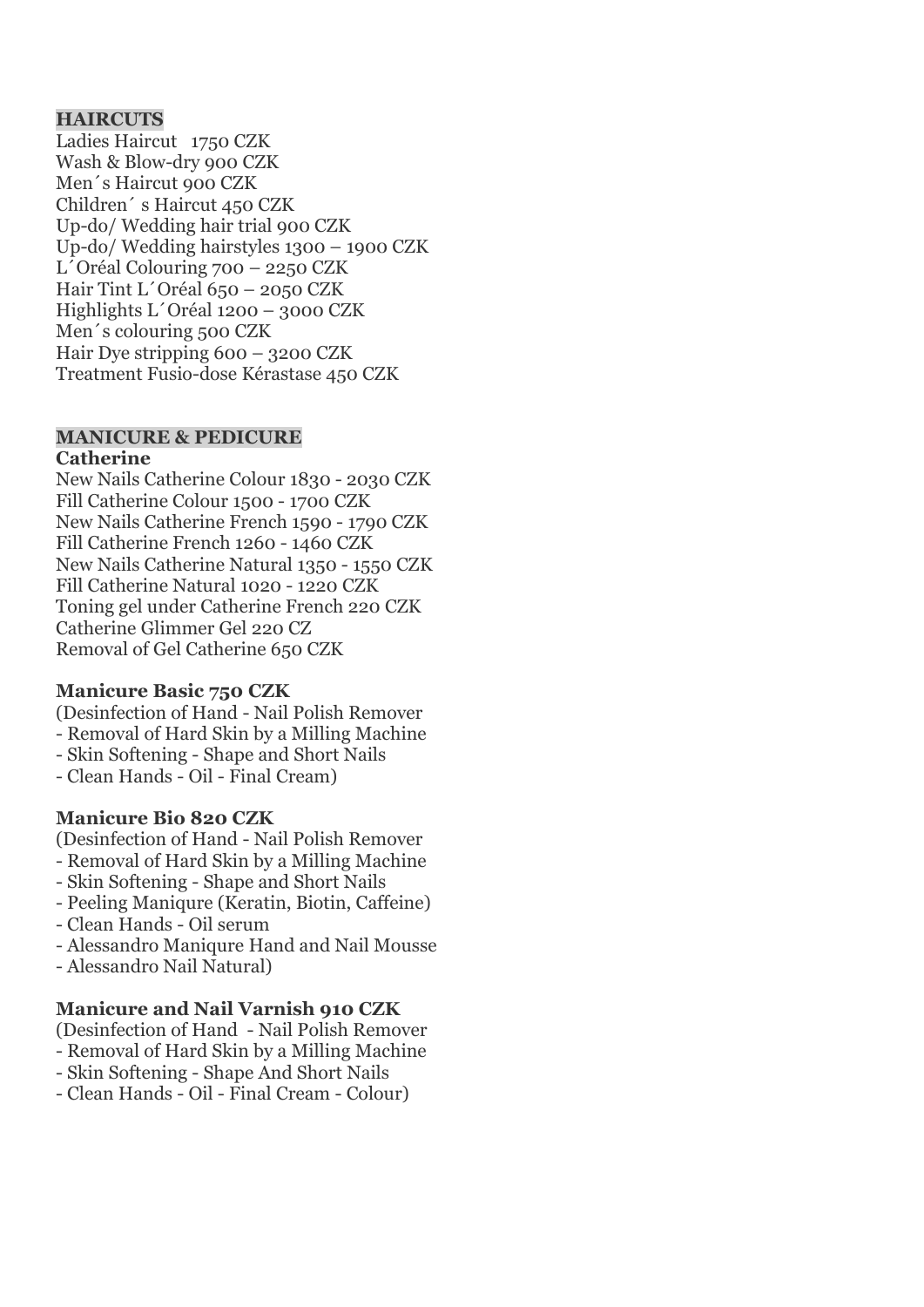# **Manicure and Nail Polish 820 CZK**

(Desinfection of Hand - Nail Polish Remover

- Removal of Hard Skin by a Milling Machine
- Skin Softening Shape and Short Nails
- Polish by Special Manicure file Clean Hands
- Oil Final Cream)

## **P-SHINE - Japanese Manicure 890 CZK**

(Desinfection of Hand - Nail Polish Remover

- Removal of Hard Skin by a Milling Machine
- Skin Softening Shape and Short Nails
- Polish Paste P-Shine Polish Power P-Shine
- Clean Hands Oil Final Cream)

## **Manicure For Men 750 CZK**

(Desinfection of Hand

- Removal of Hard Skin by a Milling Machine
- Skin Softening Shape And Short Nails
- Clean Hands Oil Final Cream)

## **Wellness Alessandro Manicure 800 CZK**

(Desinfection of Hand - Nail Polish Remover - Nail Typology - Hand Peeling - Warm Bath -

- Removal of Hard Skin by a Milling Machine
- Exfoliating Lotion Alessandro
- Shape and Short Nails Nail Peeling
- Warm Bath Application of Cuticle Cream

-Application of Final Cream)

# **Relaxation Manicure**

Massage 30 min. 360 CZK Massage 60 min. 620 CZK Peeling Alessandro 150 CZK Bio Peeling 150 Kč Micro Peel 150 Kč Paraffin On the Hands 150 CZK

# **Pedicure Basic 1070 CZK**

(Desinfection of Foot - Varnish Remover - Removal of Hard Skin by a Milling Machine - Skin Softening - Shape and Short Nails - Peeling

- 
- Mask Massage 5 Min. Final Crem)

# **Pedicure And Nail Polish 1230 CZK**

(Desinfection of Foot - Varnish Remover

- Removal of Hard Skin by a Milling Machine
- Skin Softening Shape And Short Nails
- Peeling Mask Massage 5 Min.
- Final Cream Colour)